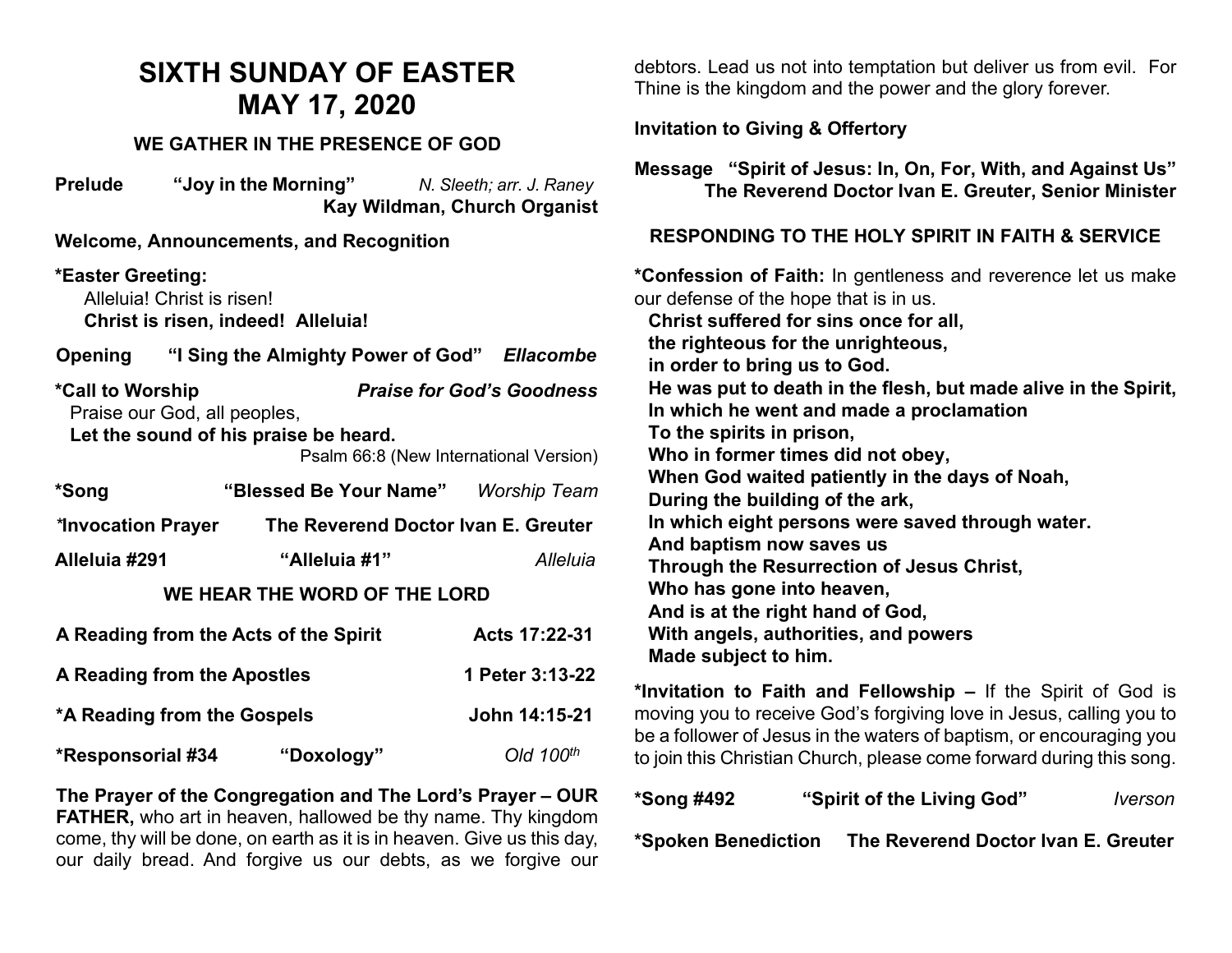**Postlude "Great God"** *arr. P. Manz*  **Kay Wildman, Church Organist** \*Please stand if able

**EASTERTIDE SEASON –** Eastertide (or the Easter Season) is a 50-day festal season in the Christian church focused on celebrating the Resurrection and the post-Resurrection appearances of Jesus Christ to his many disciples. Eastertide begins at sunset on the eve of Easter and ends on Pentecost, the day we celebrate the outpouring of the Holy Spirit and the birth of the Church (Acts 2). The color of the season is white.

**BELIEVER'S BAPTISM** – We practice "believer's baptism" which is the immersion of a person in water – regardless of age – who receives Jesus Christ as his/her personal Savior and publicly professes faith to walk the Jesus way. The Council schedules baptisms on Sunday mornings throughout the year. If you would like to be baptized, then come to the front during the last song or speak with the Minister or one of the Church leaders.

**THE LORD'S SUPPER –** We celebrate the Lord's Supper (Holy Communion) on the first Sunday of each month, and on special occasions. All persons of faith, regardless of age, race, or church affiliation, are welcome to partake of the Table of the Lord. In solidarity with our brothers and sisters, we use only non-alcoholic grape juice. Please cup your hands to receive the sanitary communion wafer and juice sealed in small containers. Please hold each element until everyone is served, then we will feast



together. Gluten-free wafers are available upon request. Call Pastor Ivan to receive homebound communion delivery.

**American Baptist Church USA –** American Baptist Churches USA (ABCUSA) is one of the most diverse Christian denominations today, with approximately 5,000 local congregations comprised of 1.3 million members across the United States and Puerto Rico.

[www.abc-usa.org](http://www.abc-usa.org/)



# WEST SIDE BAPTIST CHURCH<br>1008 SW Fourth Street | Topeka, KS 66606 Phone: (785) 233-4241 [www.wsbctopeka.org](http://www.wsbctopeka.org/)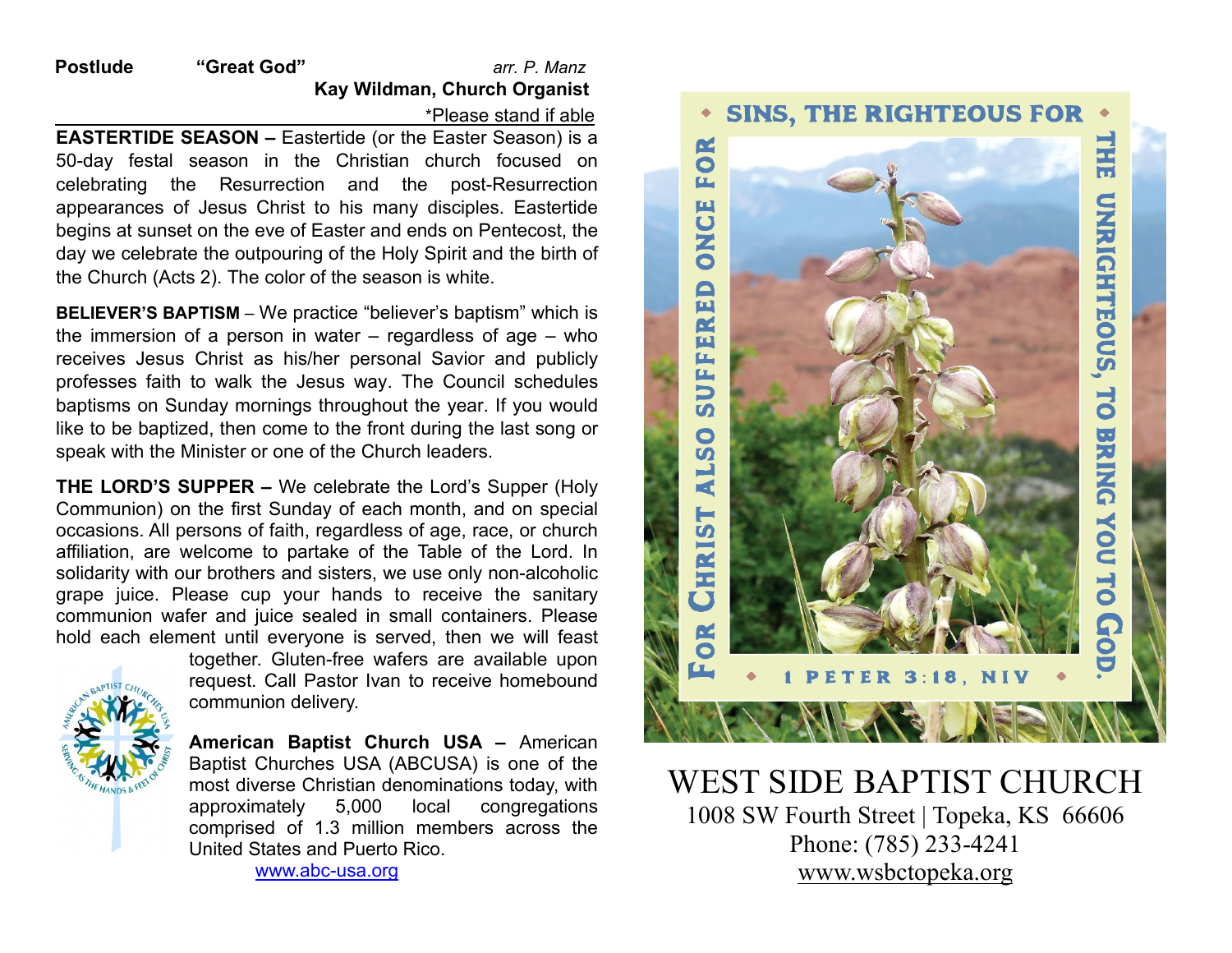### **HERE I AM TO WORSHIP**

- Verse 1 I sing the almighty power of God that made the mountains rise, that spread the flowing seas abroad and built the lofty skies. I sing the wisdom that ordained the sun to rule the day; the moon shines full at his command and all the stars obey.
- Verse 2 I sing the goodness of the Lord that filled the earth with food; he formed the creatures with his word and then pronounced them good. Lord, how your wonders are displayed where'er I turn my eye, if I survey the ground I tread or gaze upon the sky!
- Verse 3 There's not a plant or flower below but makes your glories known; and clouds arise and tempests blow by order from your throne; while all that borrows life from you is ever in your care, and everywhere that I may be, you, God, are present there.

Author: Isaac Watts (167-1748), © Public Domain. Music: ELLACOMBE. Source: Gesangbuch der H.W.K. Kofkapelle, 1784, © Public Domain. CCLI License # 11045747

### **BLESSED BE YOUR NAME**

| Verse 1       | Blessed be Your name<br>In the land that is plentiful<br>Where Your streams of abundance flow<br>Blessed be Your name       |
|---------------|-----------------------------------------------------------------------------------------------------------------------------|
| Verse 2       | Blessed be Your name<br>When I'm found in the desert place<br>Though I walk through the wilderness<br>Blessed be Your name  |
|               | Pre-Chorus Ev'ry blessing You pour out I'll<br>Turn back to praise<br>When the darkness closes in Lord<br>Still I will say  |
| Chorus        | Blessed be the name of the Lord<br>Blessed be Your name<br>Blessed be the name of the Lord<br>Blessed be Your glorious name |
| Verse 3       | Blessed be Your name<br>When the sun's shining down on me<br>When the world's all as it should be<br>Blessed be Your name   |
| Verse 4       | Blessed be Your name<br>On the road marked with suffering<br>Though there's pain in the offering<br>Blessed be Your name    |
| <b>Bridge</b> | You give and take away                                                                                                      |